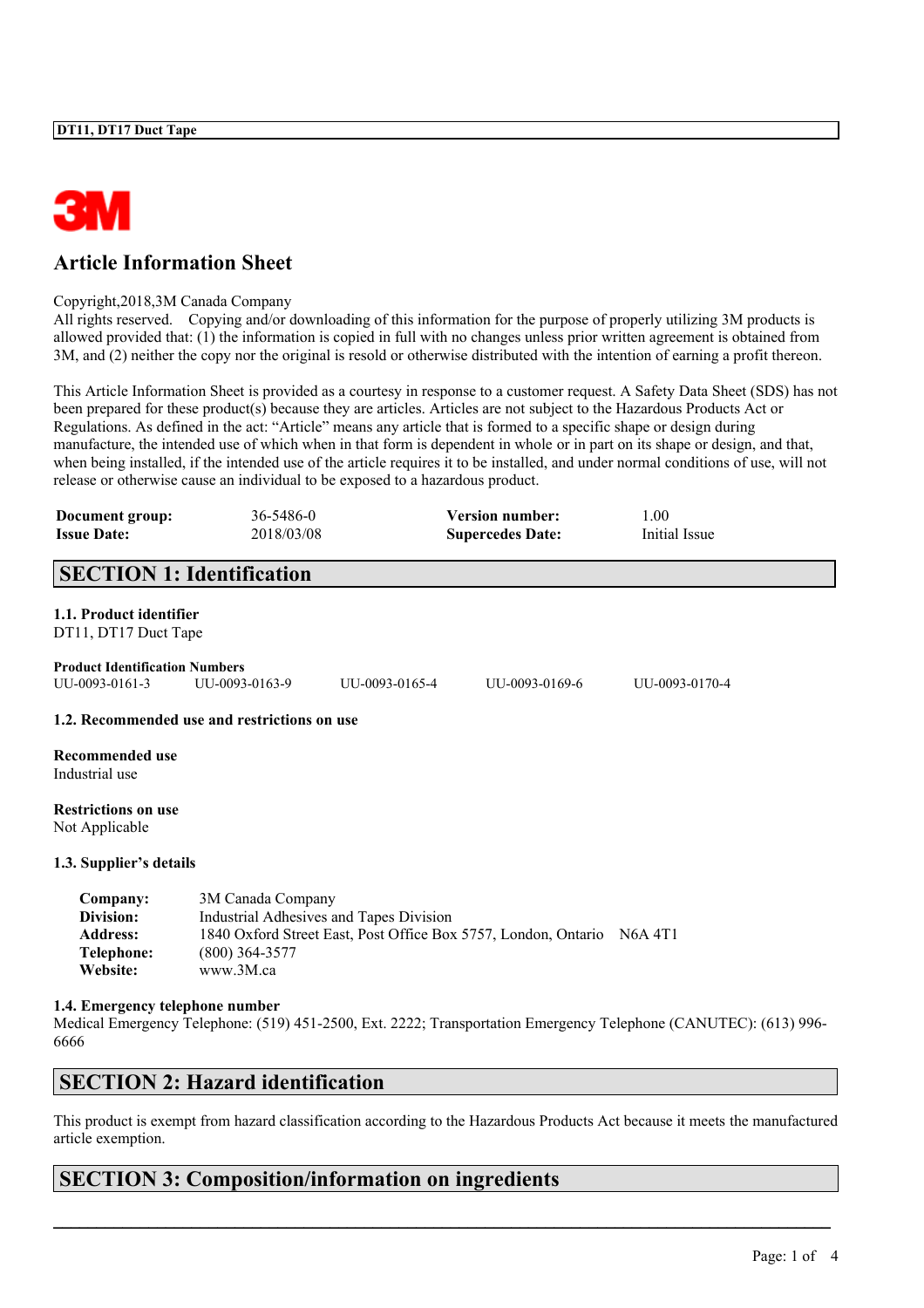### **DT11, DT17 Duct Tape**

| Ingredient                   | $\mathbf{C}$ . A.S. No. | % by Wt | <b>Common Name</b> |
|------------------------------|-------------------------|---------|--------------------|
| Polyethylene Film over Cloth | <b>None</b>             | 99      | Not Applicable     |
| Scrim Backing                |                         |         |                    |
| Natural Rubber Adhesive      | None                    | 49      | Not Applicable     |

### **SECTION 4: First aid measures**

### **4.1. Description of first aid measures**

#### **Inhalation:**

No need for first aid is anticipated.

**Skin Contact:** No need for first aid is anticipated.

**Eye Contact:** No need for first aid is anticipated.

#### **If Swallowed:**

No need for first aid is anticipated.

### **SECTION 5: Fire-fighting measures**

In case of fire: Use a fire fighting agent suitable for ordinary combustible material such as water or foam.

## **SECTION 6: Accidental release measures**

**6.1. Personal precautions, protective equipment and emergency procedures**

Not applicable.

#### **6.2. Environmental precautions**

Not applicable.

#### **6.3. Methods and material for containment and cleaning up**

Not applicable.

### **SECTION 7: Handling and storage**

#### **7.1. Precautions for safe handling**

This product is considered to be an article which does not release or otherwise result in exposure to a hazardous chemical under normal use conditions.

#### **7.2. Conditions for safe storage including any incompatibilities**

No special storage requirements.

## **SECTION 8: Exposure controls/personal protection**

This product is considered to be an article which does not release or otherwise result in exposure to a hazardous chemical under normal use conditions. No engineering controls or personal protective equipment (PPE) are necessary.

 $\mathcal{L}_\mathcal{L} = \mathcal{L}_\mathcal{L} = \mathcal{L}_\mathcal{L} = \mathcal{L}_\mathcal{L} = \mathcal{L}_\mathcal{L} = \mathcal{L}_\mathcal{L} = \mathcal{L}_\mathcal{L} = \mathcal{L}_\mathcal{L} = \mathcal{L}_\mathcal{L} = \mathcal{L}_\mathcal{L} = \mathcal{L}_\mathcal{L} = \mathcal{L}_\mathcal{L} = \mathcal{L}_\mathcal{L} = \mathcal{L}_\mathcal{L} = \mathcal{L}_\mathcal{L} = \mathcal{L}_\mathcal{L} = \mathcal{L}_\mathcal{L}$ 

## **SECTION 9: Physical and chemical properties**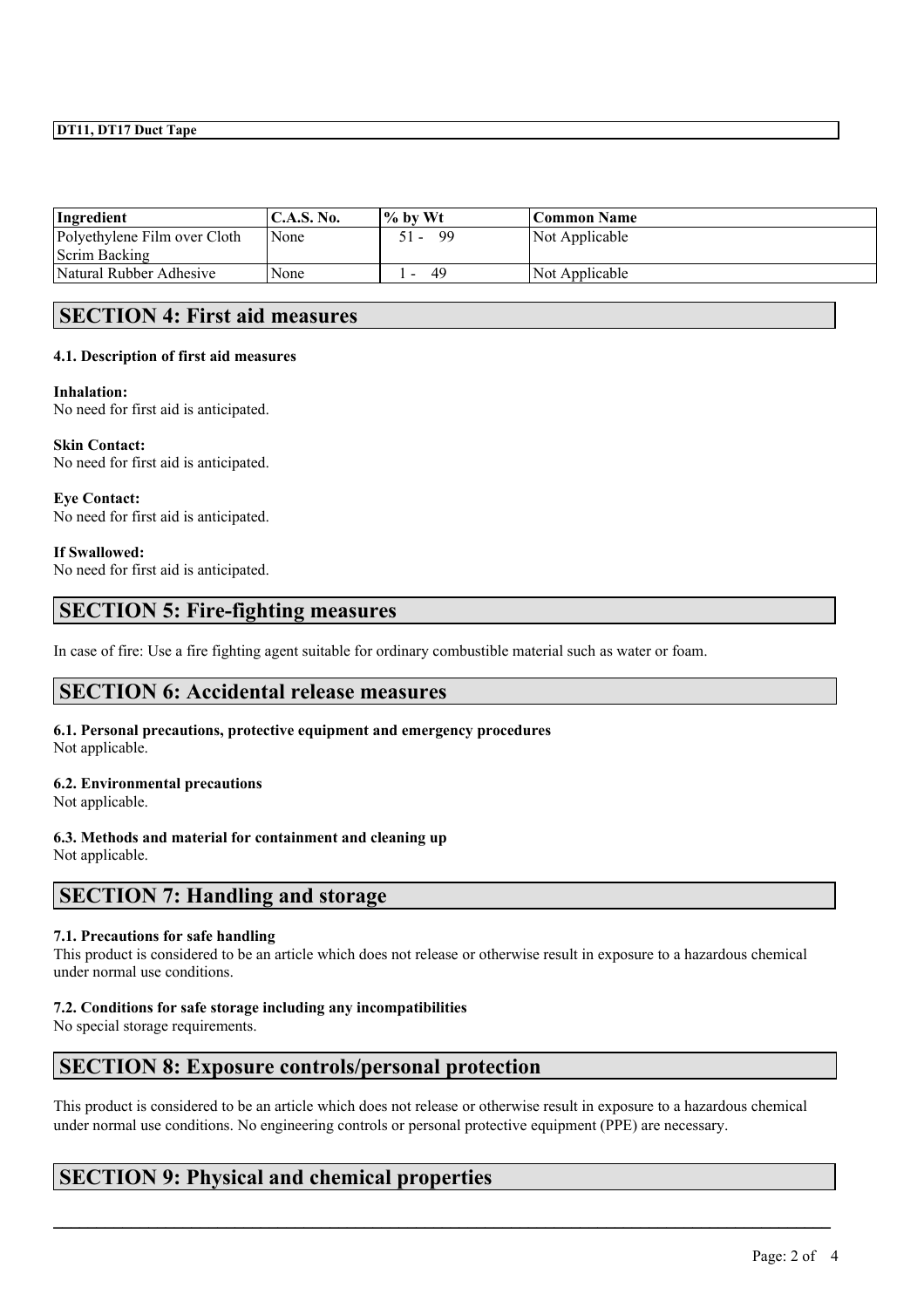| 9.1. Information on basic physical and chemical properties |                           |
|------------------------------------------------------------|---------------------------|
| <b>Physical state</b>                                      | Solid                     |
| Appearance/Odour                                           | various colored duct tape |
| <b>Odour threshold</b>                                     | Not Applicable            |
| pН                                                         | Not Applicable            |
| <b>Melting point/Freezing point</b>                        | Not Applicable            |
| <b>Boiling point</b>                                       | Not Applicable            |
| <b>Flash Point</b>                                         | Not Applicable            |
| <b>Evaporation rate</b>                                    | Not Applicable            |
| <b>Flammability (solid, gas)</b>                           | Not Classified            |
| <b>Flammable Limits(LEL)</b>                               | Not Applicable            |
| <b>Flammable Limits(UEL)</b>                               | Not Applicable            |
| <b>Vapour Pressure</b>                                     | Not Applicable            |
| <b>Vapour Density</b>                                      | Not Applicable            |
| <b>Density</b>                                             | Not Applicable            |
| <b>Relative density</b>                                    | Not Applicable            |
| <b>Water solubility</b>                                    | Nil                       |
| Solubility- non-water                                      | Not Applicable            |
| Partition coefficient: n-octanol/water                     | Not Applicable            |
| <b>Autoignition temperature</b>                            | Not Applicable            |
| <b>Decomposition temperature</b>                           | Not Applicable            |
| <b>Viscosity</b>                                           | Not Applicable            |
| <b>Volatile Organic Compounds</b>                          | Not Applicable            |
| <b>Percent volatile</b>                                    | Not Applicable            |
| <b>VOC Less H2O &amp; Exempt Solvents</b>                  | Not Applicable            |

# **SECTION 10: Stability and reactivity**

This material is considered to be non reactive under normal use conditions.

# **SECTION 11: Toxicological information**

#### **Inhalation:** No health effects are expected

**Skin Contact:** No health effects are expected

**Eye Contact:** No health effects are expected

**Ingestion:** No health effects are expected

### **Additional Information:**

This product, when used under reasonable conditions and in accordance with the directions for use, should not present a health hazard. However, use or processing of the product in a manner not in accordance with the product's directions for use may affect the performance of the product and may present potential health and safety hazards.

 $\mathcal{L}_\mathcal{L} = \mathcal{L}_\mathcal{L} = \mathcal{L}_\mathcal{L} = \mathcal{L}_\mathcal{L} = \mathcal{L}_\mathcal{L} = \mathcal{L}_\mathcal{L} = \mathcal{L}_\mathcal{L} = \mathcal{L}_\mathcal{L} = \mathcal{L}_\mathcal{L} = \mathcal{L}_\mathcal{L} = \mathcal{L}_\mathcal{L} = \mathcal{L}_\mathcal{L} = \mathcal{L}_\mathcal{L} = \mathcal{L}_\mathcal{L} = \mathcal{L}_\mathcal{L} = \mathcal{L}_\mathcal{L} = \mathcal{L}_\mathcal{L}$ 

## **SECTION 12: Ecological information**

No data available.